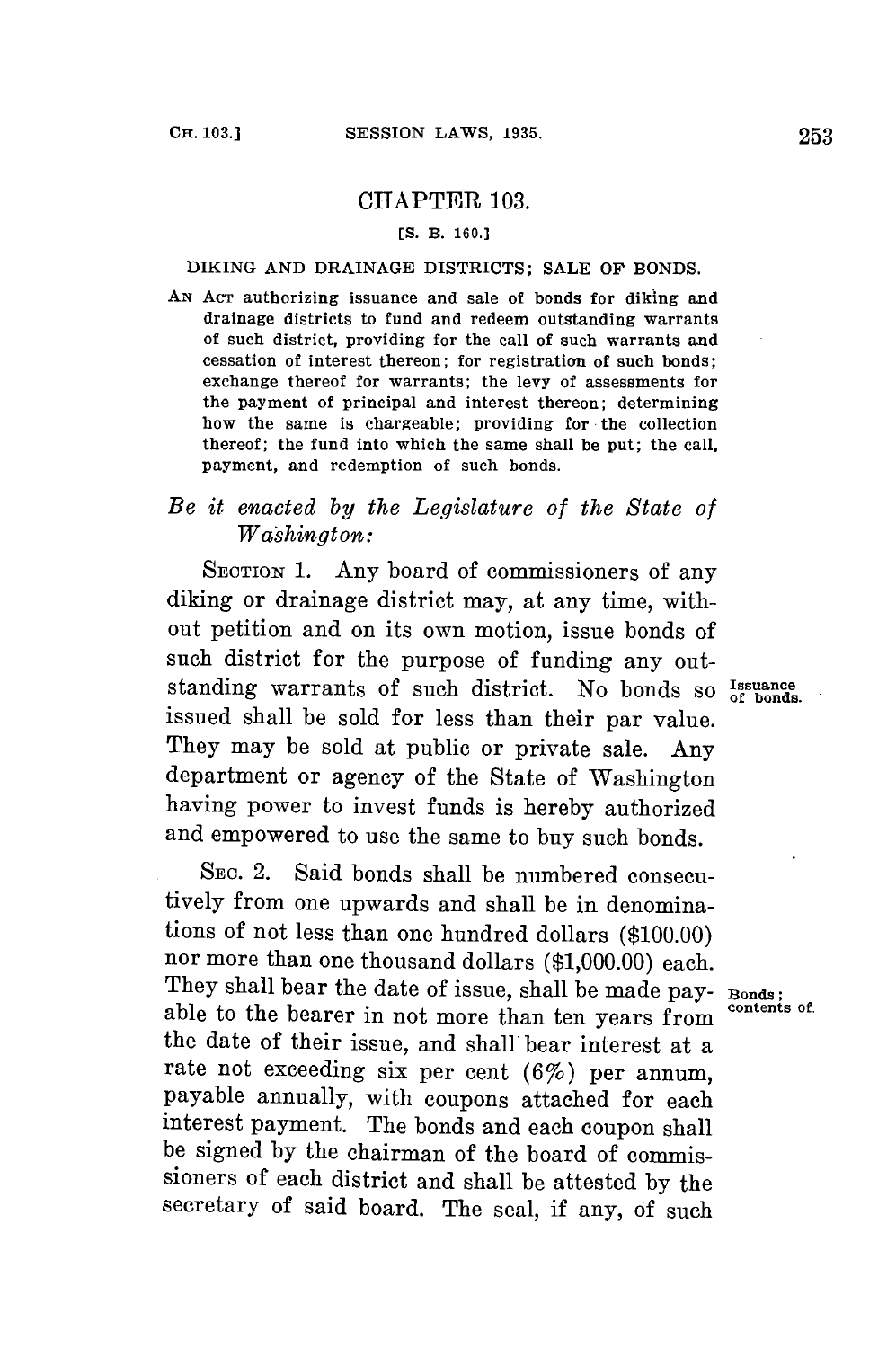district shall be affixed to each bond, but it need not be affixed to the coupon.

SEC. **3.** When said bonds are sold, but before they are delivered to the purchaser, they shall **be** presented to the county treasurer who shall register them in a book kept for that purpose and **Bond** known as the bond register, in which he shall enter the number of each bond, the date of issue, the maturity, amount and rate of interest, when payable, and to whom sold. The proceeds derived from **Proceeds** the sale of said bonds shall be paid **by** the purchaser **from bonds.** thereof to the county treasurer for the use, benefit, and account of the district issuing same.

SEC. 4. **All** outstanding warrants of such district so sought to be redeemed shall become due and payable immediately upon receipt **by** the county treasurer of the money from the sale of said bonds; **Outstanding** and upon a call of such outstanding warrants or obligations issued by him, the same shall cease to draw interest at the end of thirty days after the date of the first publication of such call. The call date of the first publication of such call. shall be made **by** the treasurer **by** publishing notice thereof for two consecutive weeks in the county<br>paper authorized to do the county printing. The paper authorized to do the county printing. notice shall designate the number of each warrant sought to be redeemed.

SEc. **5.** Said bonds may be exchanged at not less **Exchange** than their par value for an equal amount of the outstanding warrants of the district issuing such bonds.

**SEC. 6.** It shall be the duty of the commissioners of such district annually to levy an assessment sufficient to pay the coupons upon such bonds as they fall due. They may at any time levy such additional assessment as they deem best to redeem and retire such bonds. Commencing not less than five years **Assessments.** before the due date of such bonds, they shall determine the number of equal annual levies necessary to